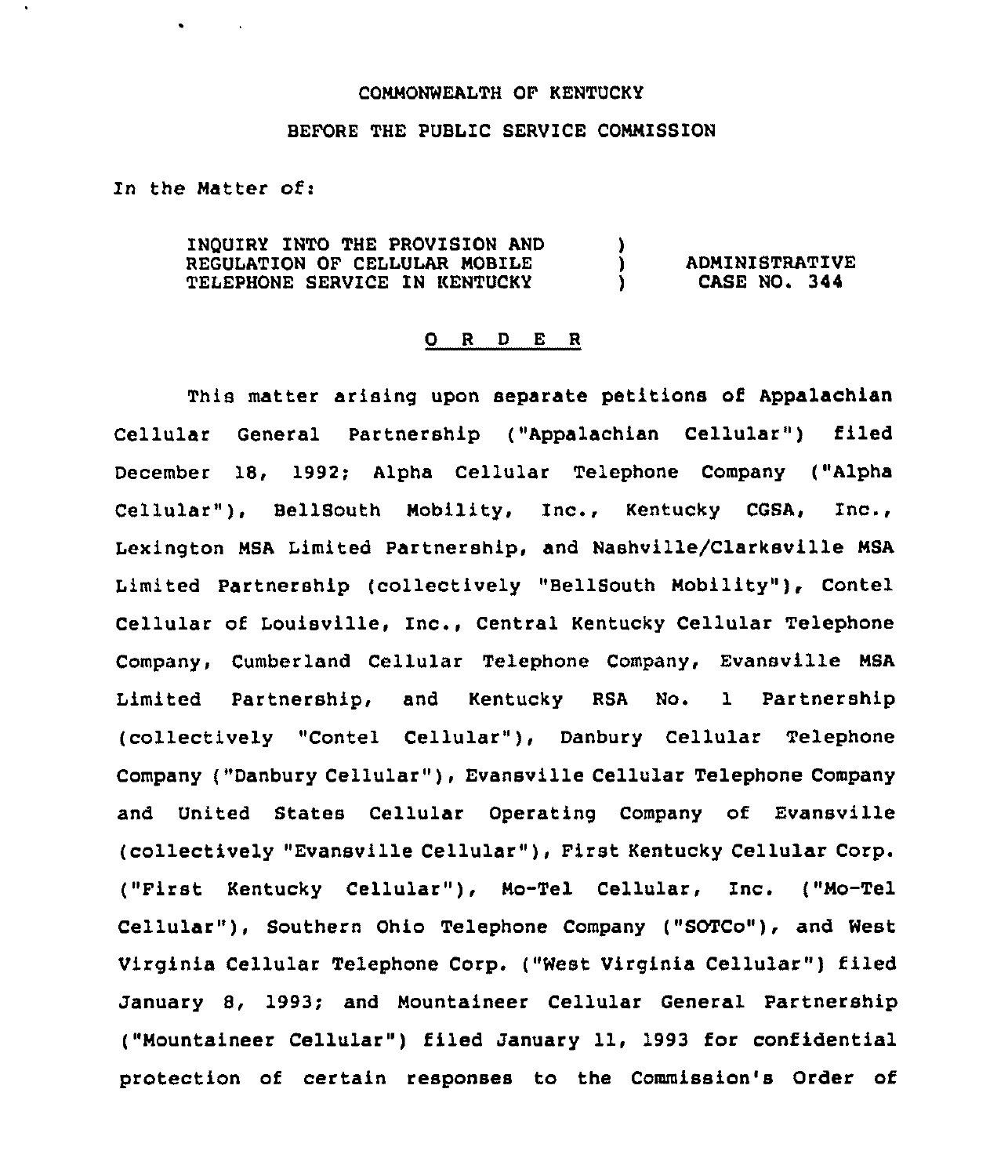October 9, 1992 on the grounds that disclosure of the information is likely to cause the petitioners competitive injury, and it appearing to this Commission as followsi

 $\mathbf{v} = \mathbf{v} \times \mathbf{v}$  ,  $\mathbf{v} = \mathbf{v}$ 

By Order of October 9, 1992, the petitioners were directed to furnish certain information relative to the matters under inquiry in this proceeding. In responding to the Order, each of the petitioners has requested that some of its responses be protected as confidential on the grounds that disclosure of the information is likely to cause substantial competitive injury. The responses for which confidential protection has been petitioned are Items 4, 7, 8, 9, 10, 14, 16, 23, 24, 25, 26, 27, and 29. Each of the petitioners has requested confidential protection of some, but not all, of its responses to those items.

The cellular telephone market is divided into rural and metropolitan service areas. To ensure competition in each service area, two cellular carriers are authorized to provide service in each area. In addition to competing with each other, the two cellular carriers must also compete with other providers of telecommunications services such as cellular resellers, conventional mobile telephone services, paging services, dispatch services, long-distance services, and the local exchange company. Therefore, any information derived from the petitioners' private records which would serve to assist their competitors in competing against the petitioners is entitled to protection under the statute.

 $-2-$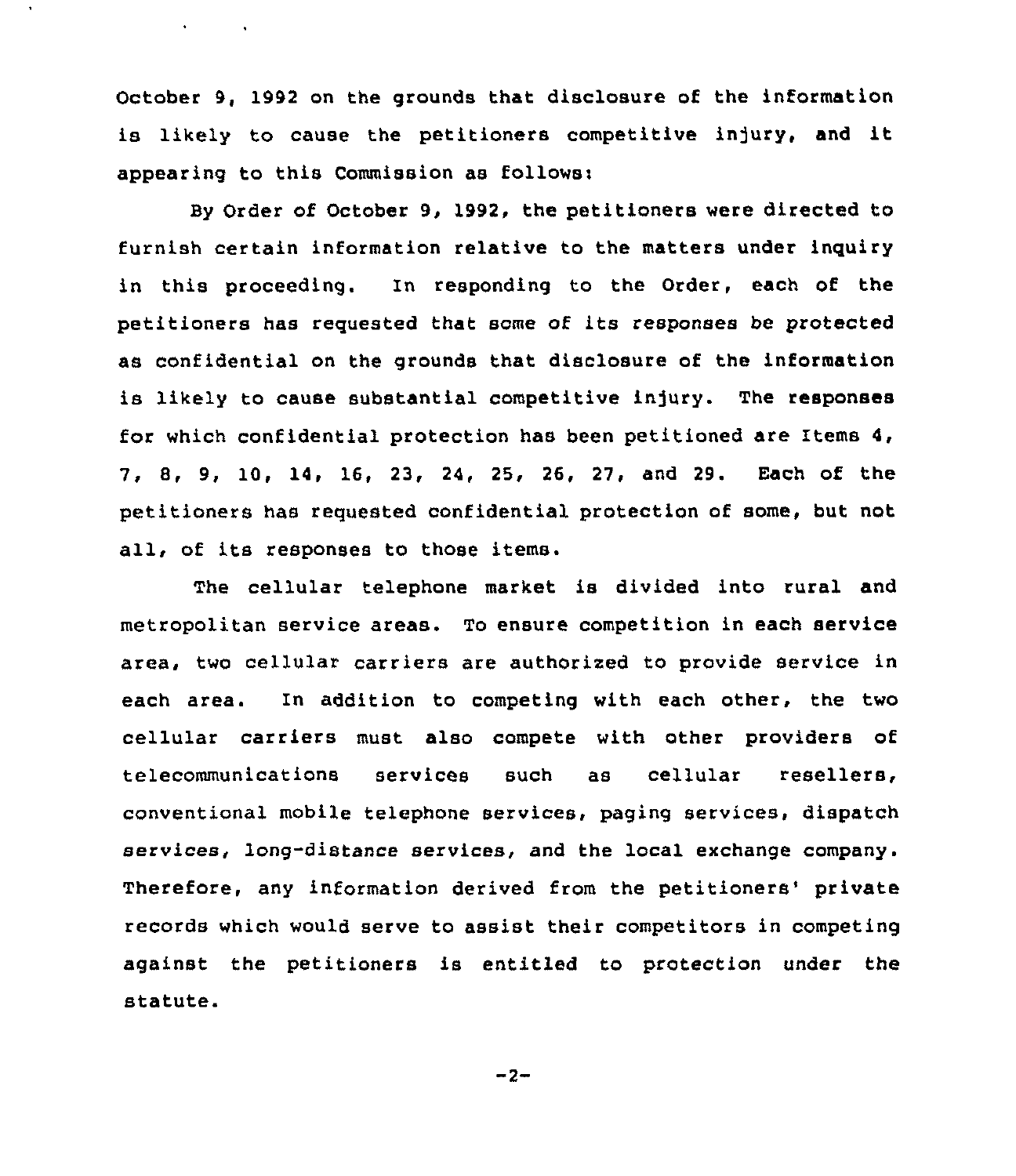The responses to Item 4 contain price-out information for the petitioners' tariffed service offerings and the responses to Item 9 contain complete price-out information for the petitioners' nontarified service offerings. The information provides the total revenues derived from the service offerings, the total number of subscribers to the service offerings, and average monthly revenues. The information is very general and ls not likely to assist competitors in analyzing the petitioners' service plans or markets. Therefore, the information is not entitled to protection ss confidential.

 $\bullet$  . The second second  $\mathcal{O}$ 

The responses to Item <sup>7</sup> provide <sup>a</sup> list and brief description of all non-tariffed service offerings and prices oharged to the public. The responses to Item 8 provide a comparison of the companies' non-tariffed service offerings and prices with those of their cellular competitors. This same information can be obtained by "shopping" the companies' retail outlets, or normal competitive activity, or simply requesting it from the companies' sales personnel or sales agents. Therefore, this information is publicly available and not entit1ed to protection as confidential.

Item 10 requests the petitioners to state whether they use sales agents to market their services and, if so, to describe ln detail the contractual and compensation arrangements with those agents. Cellular companies use a variety of sales agents to market their services. In some instances, agents speclallse in cellular equipment, others sell all types of telecommunications equipment, and others offer a broad 1ine of products. Agents may include

-3-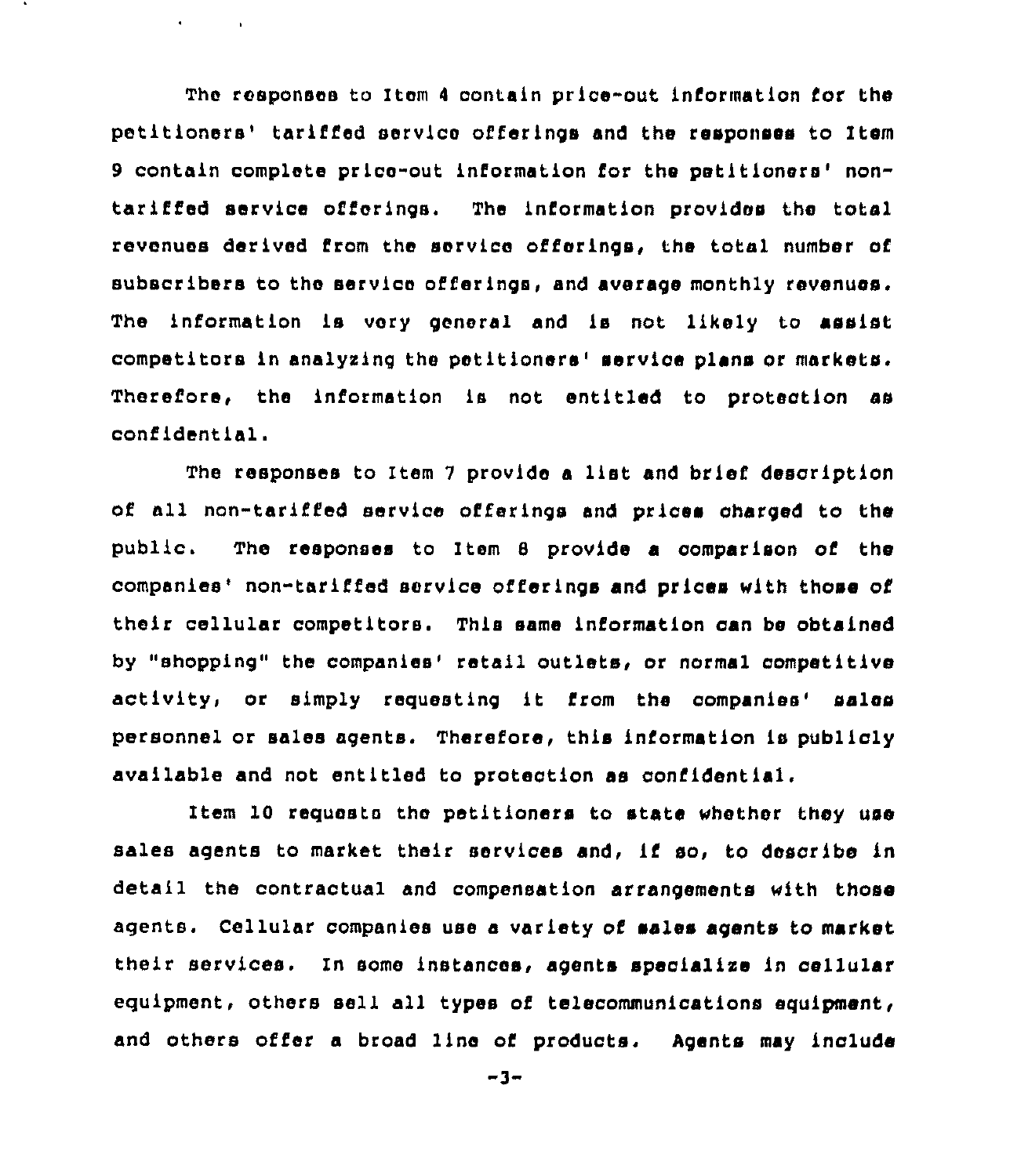automobile dealerships and department stores, as well as retailers of telephone equipment, and the contractual arrangements under which they operate vary from company to company and agent to agent. Cellular companies compete with each other for productive agents and disclosure of this information would assist competitors in enticing productive agents to their companies and detrimentally affect the petitioners' ability to compete. Therefore, the information has competitive value and should be protected as cont'ident is 1.

 $\mathbf{r} = \mathbf{r} \times \mathbf{r}$  . The  $\mathbf{r}$ 

Item <sup>14</sup> requests petitioners to provide <sup>a</sup> list of all their sales agents, including their names, addresses, and telephone numbers. Since cellular companies rely on such agents to sell their services, it is unlikely that this information would be withheld from the public as confidential by them. Therefore, the information is not entitled to protection as confidential.

Item 16 requests in part that the petitioners describe in detail the manner in which their direct sales forces market the companies' services. In their responses, the petitioners generally described the activities normally associated with the sale of their services. The descriptions provided are too general in nature to have any competitive value and are not entitled to protection as confidential.

The responses to Item 23 provide a map of each petitioners' service area showing all cell site locations and their coverage of the service area. This information is available from public

 $-4-$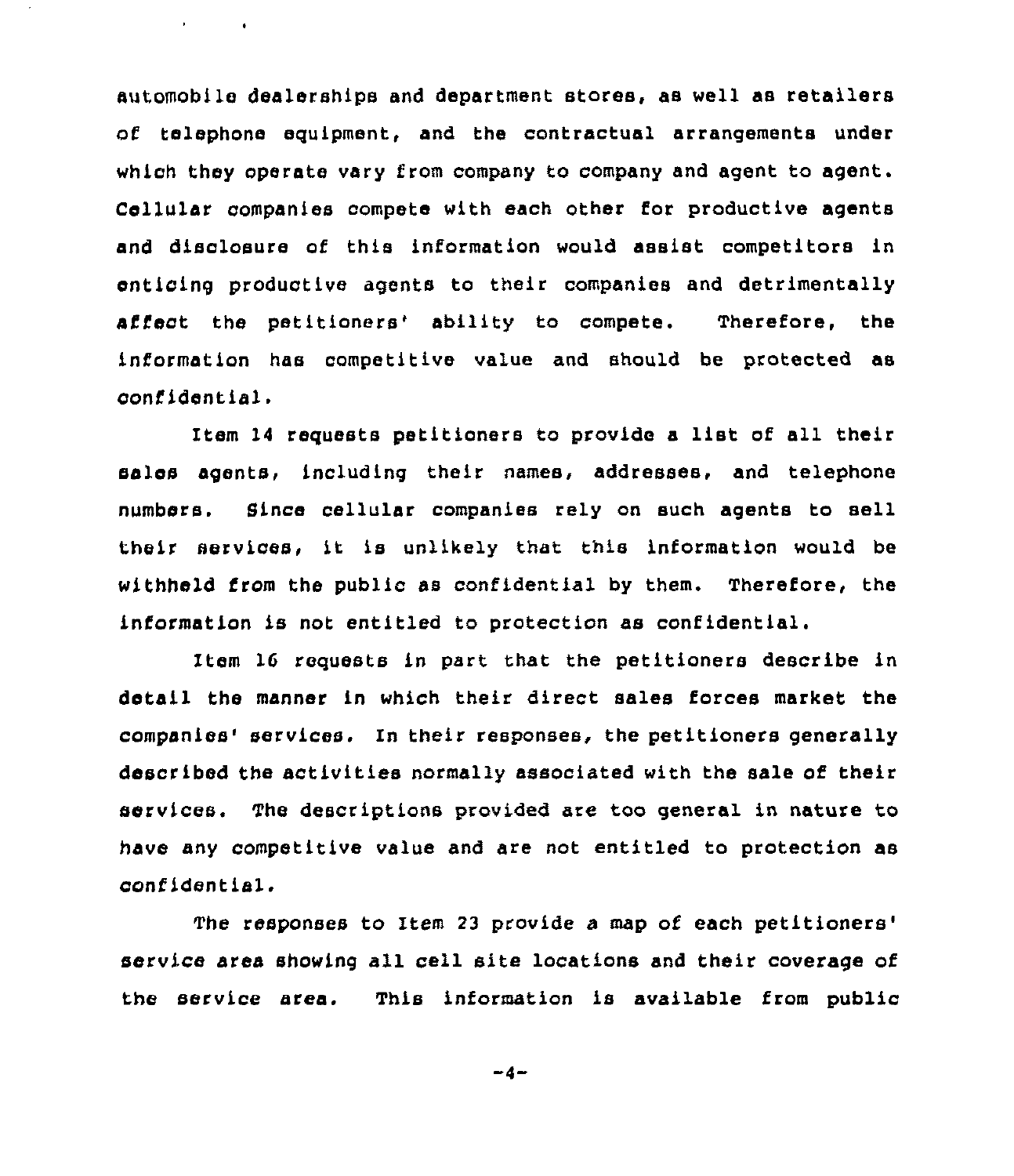records and, therefore, is not entitled to protection as conf ident ial.

 $\mathbf{r} = \mathbf{r}$ 

The responses to Item 24 provide a schematic diagram of each of the petitioners' service configurations, including the methods of interconnection with local exchange carriers. Although this information reveals the methods chosen to route facilities, as well as the type and location of interconnection to the land line network, no competitive value has been shown by its disclosure, Therefore, confidential protection of the information should be denied.

The responses to Item 25 provide a beet estimate of the maximum number of access numbers each of the petitioners can service and the maximum number of simultaneous oalls the petitioners' switches can process. This information reveals the strength and capabilities of each of the cellular companies to market their services in the service area in which they are authorized to operate. competitors could use this information to determine areas of weak coverage and direct their marketing efforts and construction program to take advantage of these weaknesses. Therefore, this information has competitive value and should be protected as confidential.

Item 26 requests the petitioners to identify the market segments they market for their service and to describe the company's marketing rationale. It is contended that disclosure of this information will assist competitors in designing counter strategies and in emulating successful strategies. However,

 $-5-$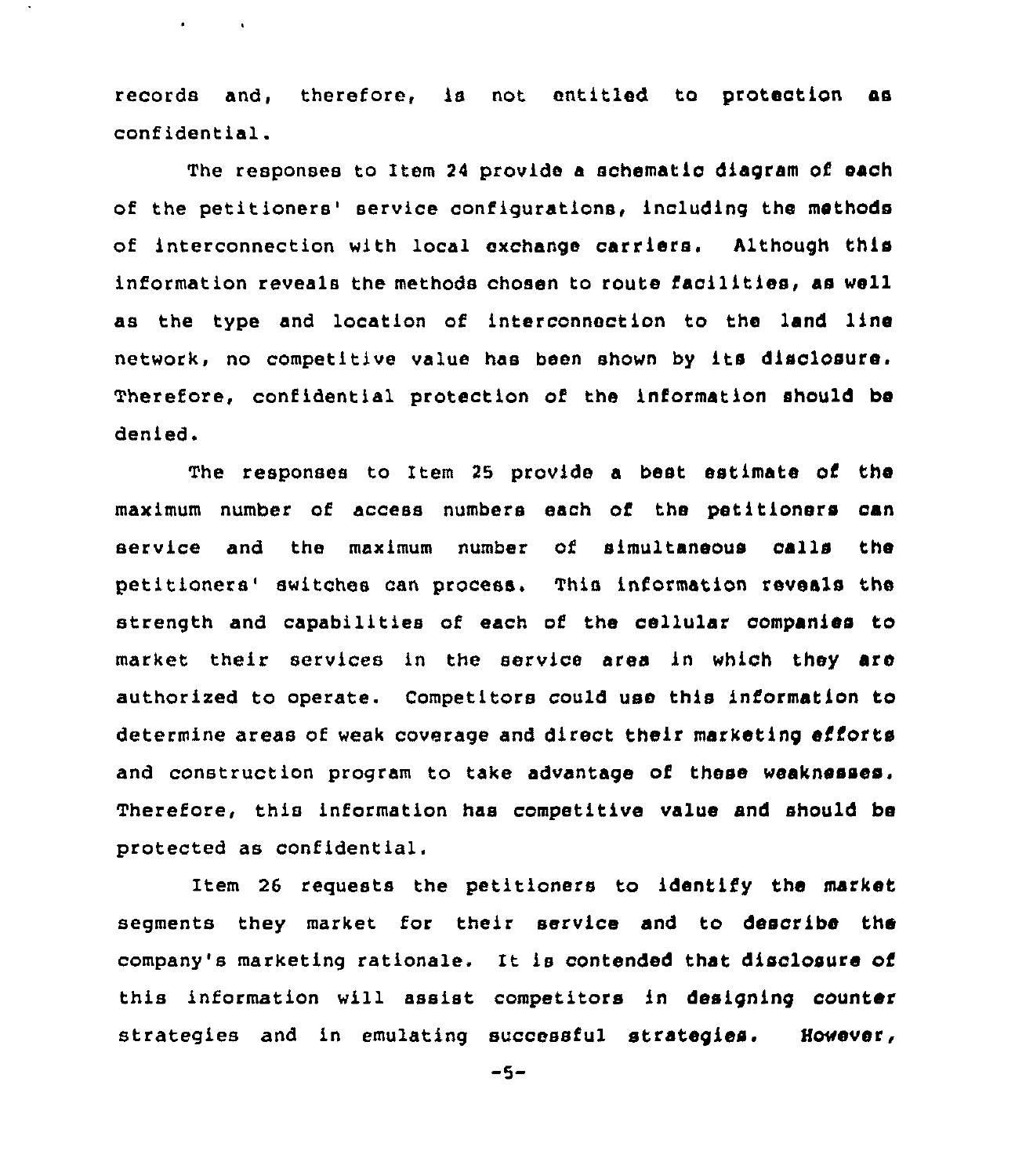successful marketing strategies quickly become evident to oompetitors through observation, and the information, therefore, has no substantial dompetitive value.

The responses to  $1$ tem  $2\%$  provide an analysis of each company's average monthtly bille by bill component. The information provided is too general to be of assistance to competitors and, therefore, confidential protection of the information should be denied.

The responses to ftem 29 provide a .<br><del>bes</del>t <del>es</del>timate of each company's market and its penet-ration in its service area, i.e. what proportion of all potential outstomers are served by the companies. competitors dould use this information to determine what markets of the petitioners are the most lugrative in devising their own marketing strategies. Therefore, thus information has competitive value and should be protected as confidential.

This Commission being otherwise sufficiently advised,

IT IS ORDERED that:

 $\sigma_{\rm{max}}=0.1$ 

1. Appalachian Cellular's petition for confidential protection of its responses to liens 10, 25, and 29 of the<br>Commission's Order of October 9, 1992 be and is hereby granted, Commission's Order of October 9, 1992 be and is hereby granted,

ion's Order of October 9, 1992 be and is hereby granted,<br>2. Alpha Cellular's request for confidential protection of its responses to Items 25 and 29 as confidential protection of<br>its responses to Items 25 and 29 as contained in Exhibits 10 and 13 of its responses to the Commission"s Order of Ootober 9, 1992 be and is hereby granted..

3. The petition of beilsowth mobiliky for confidential protection of its responses to Items 25 and 29 as contained in

 $-6 -$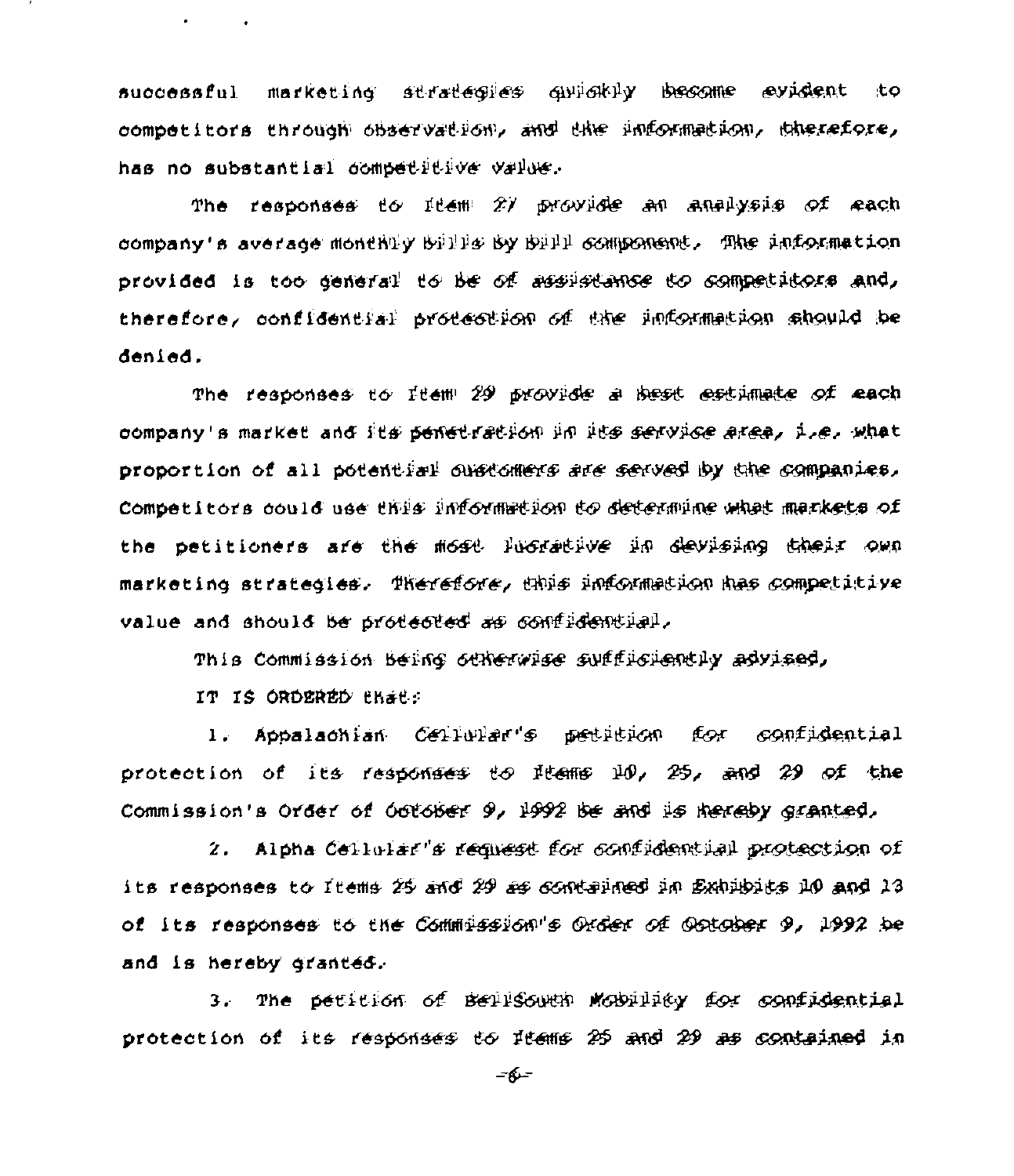Exhibit I to its responses to the Commission's Order of October 9, 1992 be and is hereby granted.

 $\bullet$  . The second second  $\bullet$ 

4. The petition of Contel Cellular for confidential protection of its responses to Items 10, 25, and 29 to the Commission's Order of October 9, 1992 be and is hereby granted.

5. The petition of Danbury Cellular to protect as confidential its responses to Item <sup>29</sup> as contained Exhibit <sup>L</sup> to its responses to the Commission'e Order of October 9, 1992 be and is hereby granted.

6. The petition of Evansville Cellular for confidential protection of its responses to Items <sup>25</sup> and <sup>29</sup> as contained in Exhibits <sup>8</sup> and 12 to the Commission's Order of October 9, 1992 be and is hereby granted.

7. The petition of First Kentucky cellular to protect as confidential its responses to Items <sup>25</sup> and <sup>29</sup> as contained in Exhibits <sup>G</sup> and J to the Commission's Order of October 9, 1992 be and is hereby granted.

8. The petition of Mo-Tel Cellular to protect as confidential its responses to Items <sup>25</sup> and <sup>29</sup> as contained in Exhibits 10 and 14 to the Commission's Order of October 9, 1992 be and is hereby granted.

9. The petition of GOTCo to protect as confidential its responses to Items 25 and 29 to the Commission's Order of October 9, 1992 be and is hereby granted.

10. The petition of West Virginia Cellular to protect as confidential its responses to Item <sup>29</sup> as contained in Attachment 12

"7-